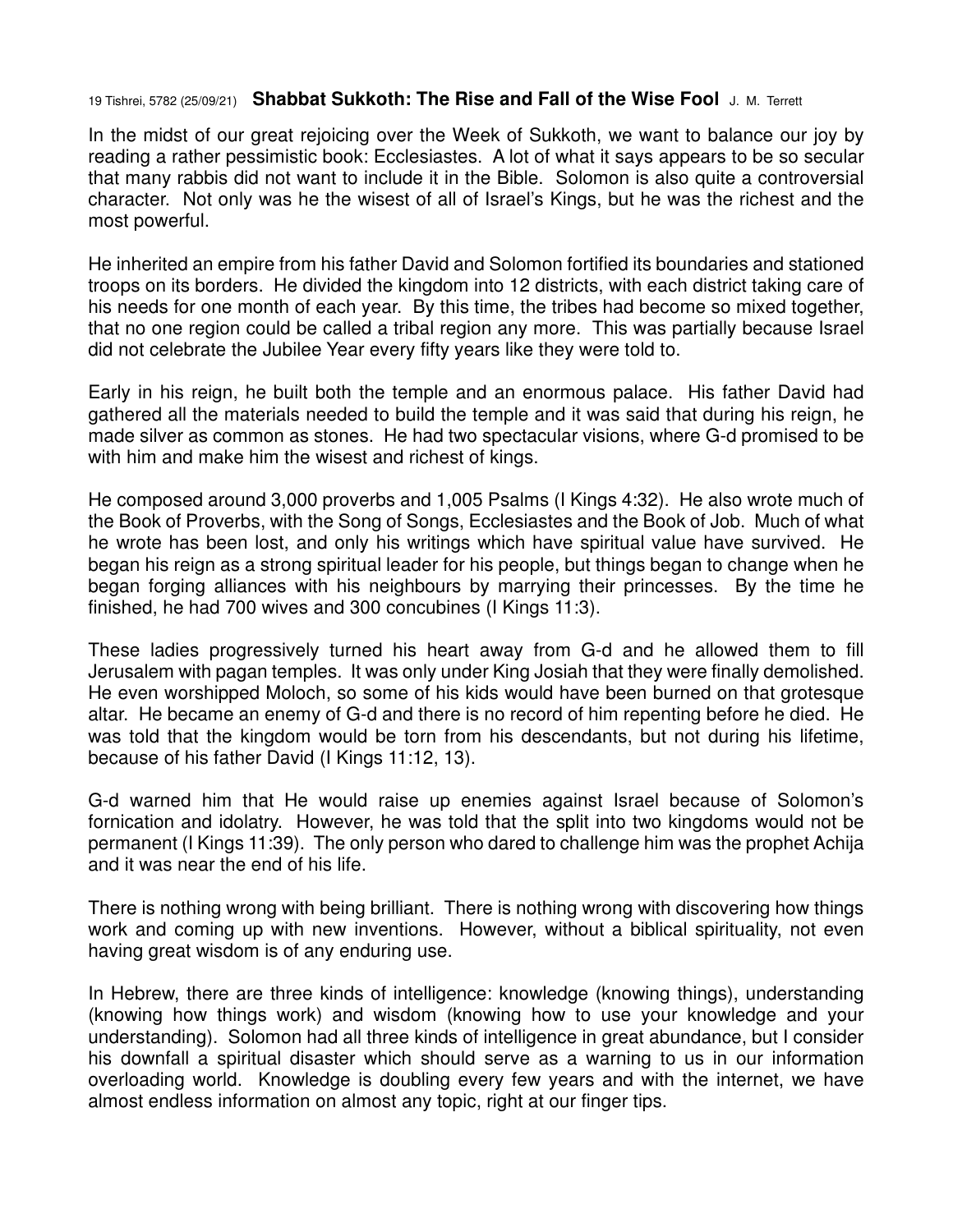We are also endlessly inventing new machines and our understanding of how things works is also exploding every few years. In my life time we have touched down on the moon and have generated more international wealth than at any other time in history. We are bringing once fatal diseases under control and international law now regulates almost every aspect of our contacts with other countries.

Sadly, we are becoming increasingly deficient in wisdom as our world becomes more materialistic and spirituality is on the decline worldwide. With the international rise of education and literacy, we are turning into educated idiots. That is what happened to Solomon.

He was the smartest king (Eccl. 1:6). He became a hedonist who explored all kinds of carnal pleasure (Eccl. 2:1-4). He gave in to whatever his flesh desired (Eccl. 2:10). He also became cynical and depressed (Eccl. 1:2; 2:11; 2:20, 23). He became bored and said that there was nothing new under the sun and that everything is just recycled and repackaged. He found no lasting satisfaction in all that he did and was always on the prowl for something new to try.

He also felt that unlimited self indulgence was the best way to be happy (Eccl. 2:24). He did say that there was a season, or time for every purpose (Eccl. 3:1-8) and that G-d had made everything beautiful in its time (3:11). And yet man would always be unable to understand the work of G-d, from the beginning to the end. He said men should fear G-d (Eccl. 3:14). He saw that wickedness is increasing and that judgment is coming.

As he slipped further into his sin, he did see his own downfall (Eccl. 4:13), yet he saw that contentment is better than wealth (Eccl. 5:11). He also praised the value of friendship (Eccl. 4:9,10). His discussions seem to swing back and forth between good spiritual advice and the futility and sadness of life.

Lets look at some of his good advice.

"Better is a child who is poor, yet wise, than a foolish old king who no longer listens to advice." (Eccl. 4:13). I think that, as he aged, he knew what kind of person he was turning into. What kind of person are you turning into? Do you know how to listen to advice? Do you pursue wisdom?

"For like the sounds of thorns underneath a cauldron, so is the laughter of fools" (Eccl. 7:6). Burning thorns give an unpleasant crackling noise and shoot off embers. Laughing at something does not make it funny. What do you find funny? Vulgarity and racism are never funny, and neither is perverted, sexual humour.

"Do not be hasty in your spirit to get angry, because anger rests in the bosom of fools" (Eccl. 7:9). I have known people who seem to spend all their time getting angry and who fly off the handle at the slightest provocation. They are angry about everything and are mad at everyone. I have worked for bosses who are like this and felt that nobody but them ever got it right. Perpetually fault finding is a carnal bad habit, as is a critical spirit where nothing is ever good enough. How easily do you get angry?

Getting angry is not always wrong. The Messiah got angry in the temple. You have reserve your anger for the right things and it has to be unleashed at the right time.

"Do not be righteous to the extreme and do not show yourself to be too wise, for why would you destroy yourself? (Eccl. 7:16). You cannot fight every battle or correct all the wrongs in this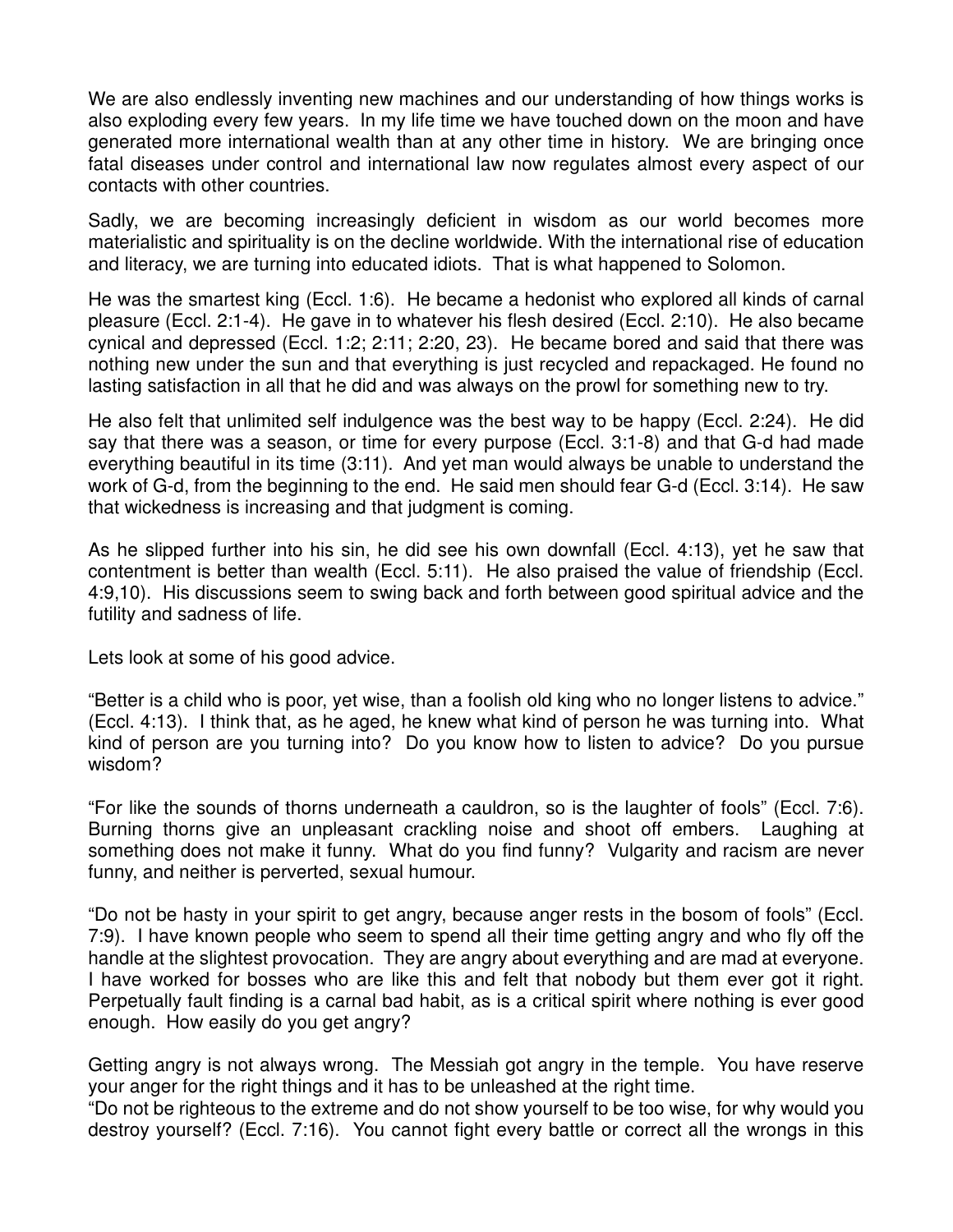sorry old world. Pick your battles and learn to walk away from needless confrontations. Also, it is not always a good thing to let people know how much smarter than them you are. No one likes to be made to feel stupid. You can say all you need to say without offending people or showing off how much you know. You will not only unnecessarily alienate people, but you can destroy your credibility, because no one wants to listen to what you have to say if you are always pointing out everything that is wrong and boasting about how smart you are.

I once met Dr. Francis Schaeffer, one of the greatest theological minds of the 20<sup>th</sup> Century. He showed courtesy and spoke humbly, even though he was usually the smartest person in the room. He was never afraid to speak his mind, but he always wanted to share and not talk down to people. How about you? I know lots of things, but I never want to make people feel stupid. Are you always trying to fix everything?

"No, upon the earth, there is not a righteous man who does good and who never sins" (Eccl. 7:20). "Only this is what I have found, G-d has made men righteous, but they have sought many detours" (Eccl. 7:29). In these two verses, Solomon is not contradicting himself, as much as he is giving a balanced perspective.

Mark Twain said that the more he learned about people, the better his liked his dog. However, Teddy Roosevelt said that he never met a man whom did not like. We are sinners by choice, not by design. I rejoice that there are so many good, kind people in our world. I am also greatly saddened that there are also so many violent, evil men, doing immense damage around the world.

We live in a sin infected world and sin is always knocking on the door of our hearts and lives to try and get us to violate our conscience and do what we know is wrong – and which G-d's Word forbids. I may occasionally get detoured by the incredible deceitfulness of sin, but our goal should always return to the bumpy straight and narrow. The enemy always has a three pronged attack. First he says: "do it, do it!" (temptation). Then he says: "now look at what you have done" (condemnation). He finishes up with: "What's wrong with it anyway – has G-d really said?" (Confusion).

Some say that we are all hopeless sinners, totally sold out to evil and incapable of doing any good. Some say that we are all nice people who are just a little confused or mislead. The truth is that we are all born to choose. I have said this before and let me repeat it. The world is divided between a righteous core and a wicked core. In the days of Noah, the righteous core had shrunk to include only eight people. The wicked core had taken control over the rest of humanity and plunged them into a great darkness.

Our world is filling up with a great darkness once again and the righteous core is shrinking at an alarming rate. Solomon realized that he was sinking into the darkness of the wicked core and that, again, it was by choice and not by design. We either choose the wide path which leads to destruction or the narrow gate which leads to life. May our lifestyle and our choices foster our reaching our full spiritual potential. For all the advantages and blessings that Solomon started his reign with, he ended up in an unimaginably dark place. May the Messiah help us not to follow suit. We want to keep walking on the bumpy straight and narrow and not follow carnal rabbit trails which will lead us nowhere spiritually as they ruin our lives.

"Do not not pay attention to all the words which are spoken, for fear that you would hear your servant curse you. For your heart knows full well that sometimes you have cursed others" (Eccl.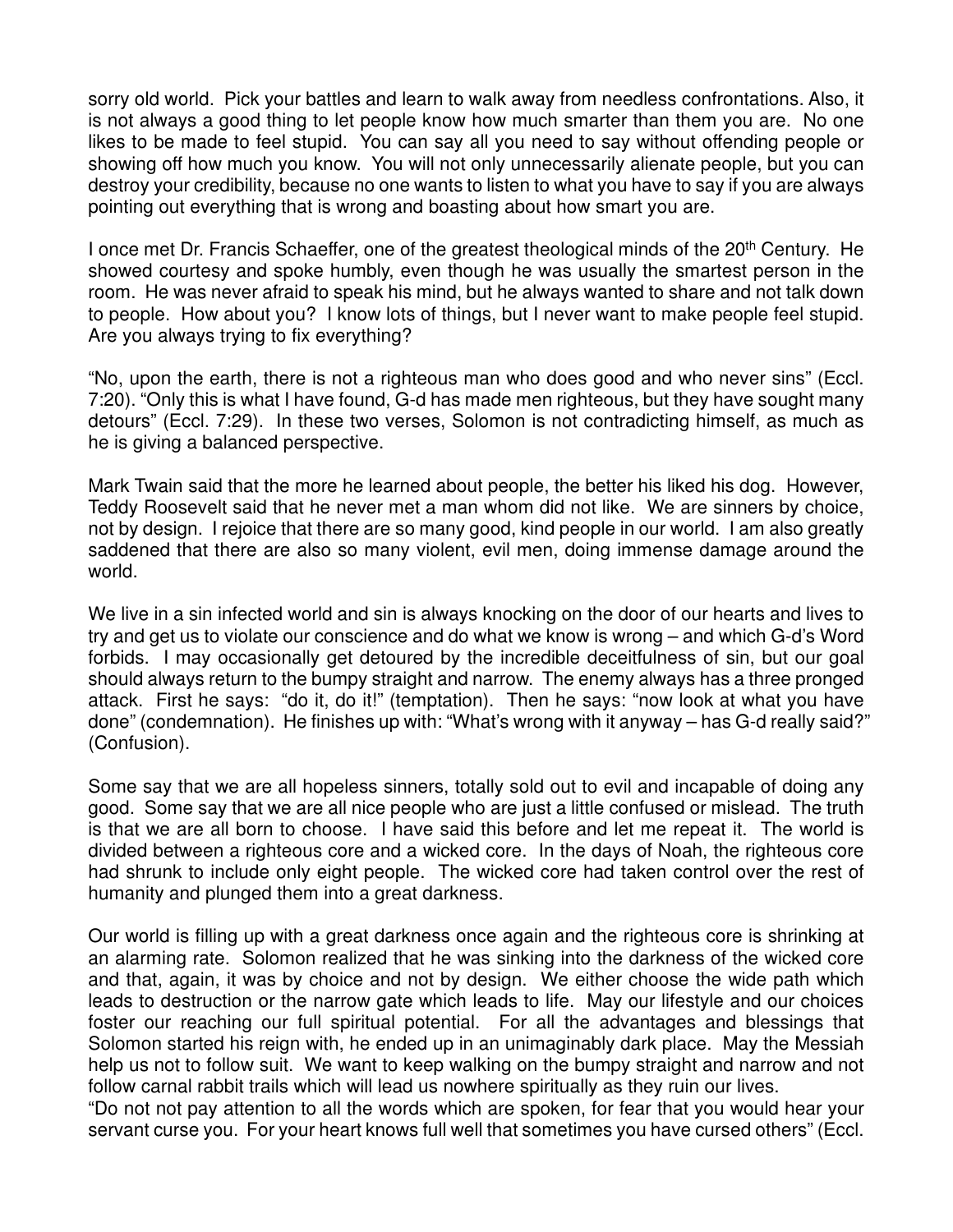7:21, 22).When I was teaching school and heard something that a student should not have said, I would often ask: "Excuse me?", to give them a chance to back down. Angry people, frightened people and confused people will often say the most unfortunate things and we should not always respond or even pay attention. They may just be letting off steam, rather than saying what they really mean. It is good advice if we want to keep our community peaceful and happy.

"Nonetheless, even though a sinner shall do evil a hundred times and persevere in it for a long time, I know that happiness is for those who fear G-d, because of the fear (respect) they have before Him" (Eccl. 8:12). Happiness does not come from always getting your own way. Happiness does not come when you have found success through lying and deceit, even though you may keep on cheating for a long time. Sinful behaviour leaves people fearful and bitter, always having to watch their backs, as they live in the fear of being discovered. Walking with the Messiah according to His Word is the best and only way to be truly happy.

"The words of the wise listened to quietly are worth more the shouts of someone who rules among fools" (Eccl. 9:17). People often have to shout at me to be heard, not because they are being foolish, but because I am getting deafer. Volume is not a measure of content and trying to shout someone down is a very foolish way to communicate. Content is always more a measure of quality than volume.

In Eccl. 12:3-9 Solomon gives some good advice to young people. We need to serve the Messiah while we are young, then we can age gracefully and not be full of regrets because we have used up our strength and energy foolishly.

And finally:"Son, learn from these things because there is never an end to the writing of books and too much study will wear you out. Hear the end of the discourse: fear G-d and keep the commandments for this is the whole duty of man. For G-d is going to judge everything we do, whether good or evil and even the things which were done in secret" (Eccl. 12: 12-14 – or 12:14- 16 in my French Bible).

You know the story of student pilot who was afraid he would fail because he talked to himself. He took the test and failed. The teacher commented: "this student talks to himself. This student does not listen to himself". The same could be said of Solomon. He knew better and had a wider understanding of what was important in life than anyone who had come before him – except for maybe Moses and the Patriarchs.

He was not ignorant of right and wrong and he clearly saw the bumpy straight and narrow. He spoke many words of wisdom and warned his readers about the destructive deceitfulness of sin. He knew that a life of sin could bring no lasting satisfaction, but he still went down this path.

There would always be more things to learn and to write about and you can easily wear yourself out trying to always stay on top of your studies. You know, I have probably read one hundred times the books that Socrates, Plato and Aristotle had access to, but I do not think there were many, if any, more intelligent and wiser people than these three giants. If you understand the basic spiritual principles of how to live, you will be fulfilled and not worn out.

The fear of G-d really means a respectful attitude of submission and worship, and the only way worth living is to keep His commandments. The teachings and traditions of men, might turn into a curse, but never the Word of G-d which is sweeter than honey and more precious than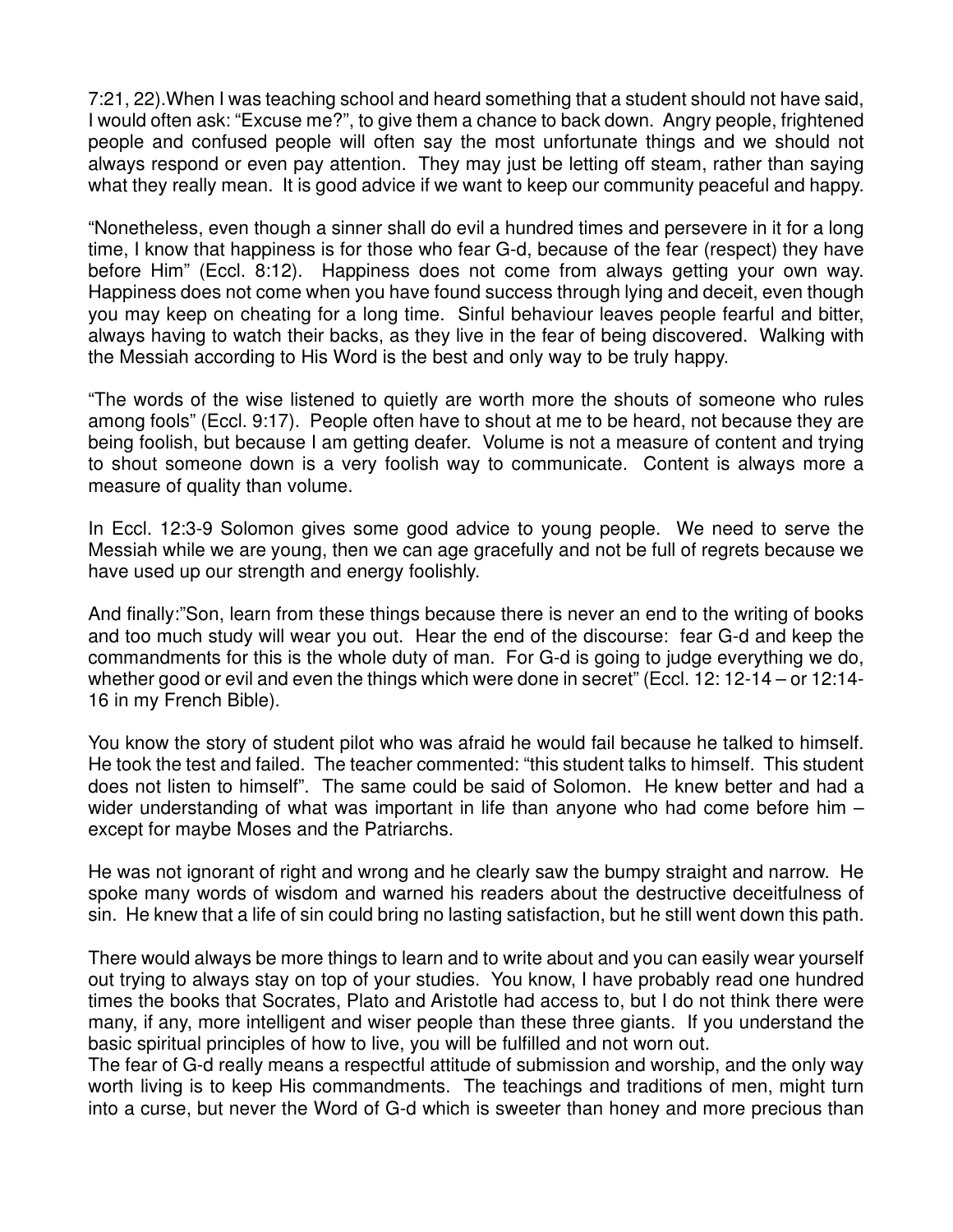much fine gold. Faith and obedience is the only great source of reward as we wander through this life. But I have a warning for us.

Repentance has a limited shelf life and our hearts and lives will not always be in a place where we want to or are capable of changing our ways. Solomon reigned for 40 years and was greatly blessed by G-d. And yet he self destructed and fell into a very deep pit of sin. When our heart tells us that it is time to change direction, we had better listen, lest we become spiritually hard of hearing.

In Montreal, my French language church was across the street from a small urban park which was full of street people, beggars and drug dealers. They all had incredible sob stories and some of them were mentally ill. Montreal still has lots of soup kitchens and shelters, but there are always those who do not take advantage of these provisions and want people to support them in their bad life choices with any spare change they can talk people out of.

I told my young people that it was not a good place to try and share your faith. Not only were most of these people not interested in listening, but too many of them were former believers who had backslidden. I had one enthusiastic young man who could not find the verse he wanted to share with a street person. The street person found it for him because, even though he had slipped back into darkness, he still knew his Bible.

Knowing the truth and living the truth are separate functions. Solomon did some pretty intense, deep teaching about what life should always be about. But he obviously did not listen to himself and fell into both sexual addiction and alcoholism. There is some indication that he was also into opium flavoured wine. Prov. 23:21 mentions "fancy" wine that the KJV says moves itself around in the cup (bubbles or seethes). People who understand addiction know that unless these sad people get the help they need, they will sink down further and further until their lives are shattered.

Even though he knew it was sinful and forbidden, he allowed his wives to build any number of temples to any number horrendous gods and towards the end of his life, he joined them in their disgusting pagan worship. Many ancient Middle Eastern gods required sexual worship and the wise fool got ensnared and was never able to break free.

He was so smart and got so bored that he let his sexual desires totally take over his life and destroy his spirituality. He rose to such great heights and sunk down into such great depths, that he remains one of the most controversial figures in the Bible. All the kings of the Northern Kingdom and many of the Kings of Judah, followed his evil example, especially since Jerusalem was so filled with grotesque pagan temples. The only king who was able to purge the Holy City of this trash, was Josiah.

He got involved in a fight that was not his and paid for it with his life. He was the last righteous king and none which followed him, followed his righteous example. Instead of running with the crowd and giving in to the loudest voice, we need to decide who we are going to listen to and which fights we are called to fight. Solomon's life was a complete spiritual disaster, don't follow suit and let your life also become a complete spiritual disaster.

Throughout the Book of Ecclesiastes, Solomon does give a spiritually balanced approach to life and does repeatedly affirm that spirituality (walking with G-d according to His Word) is the only way to live and find any lasting satisfaction. He admitted that carnal pleasures give no lasting